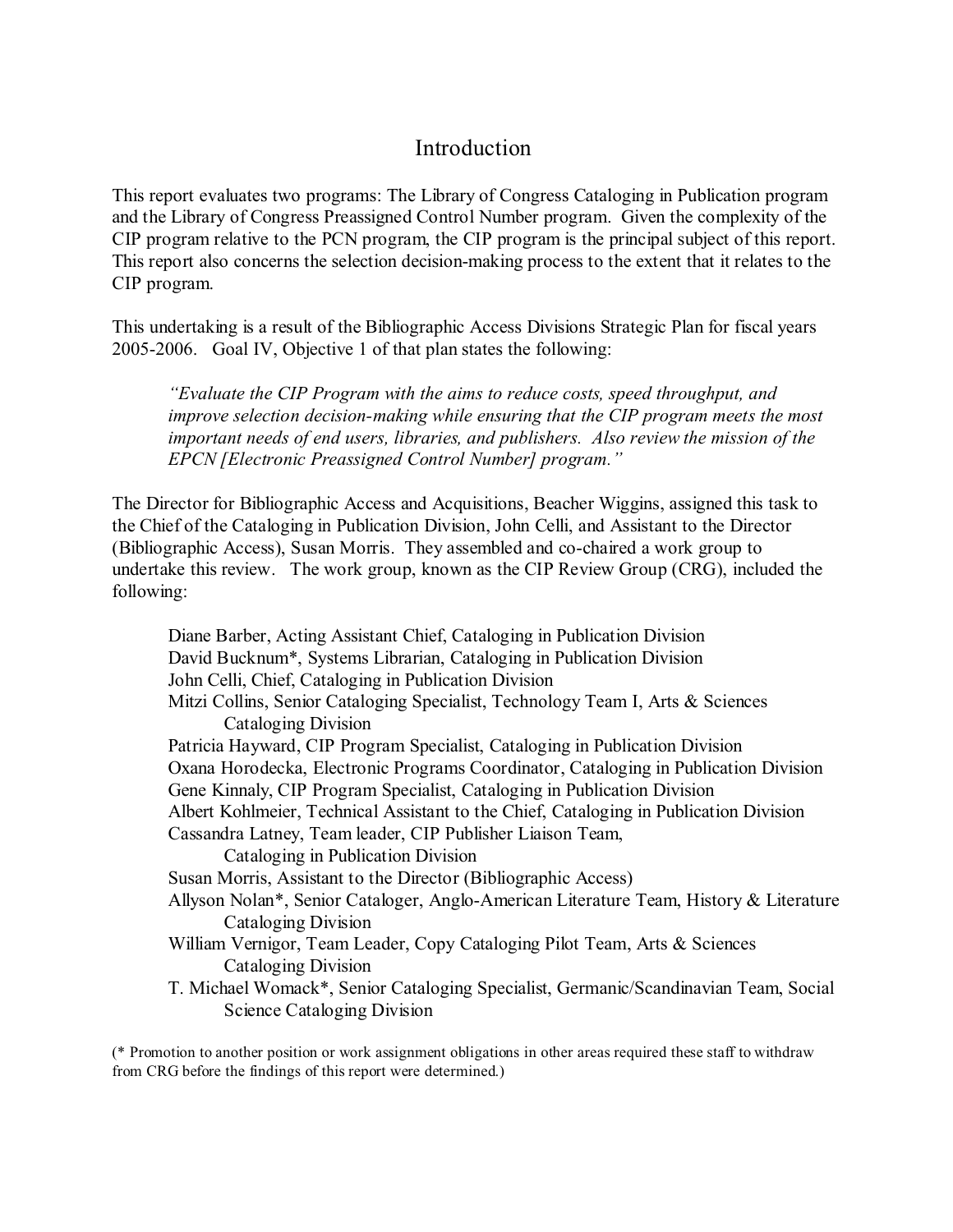CRG met regularly starting in April 2005 and investigated a wide range of issues, including workflow, the various modules of the ECIP program, the EPCN system, staffing levels, scope and eligibility policies, the ECIP cataloging partners program, the Publisher Provided Summary program, MeSH and LCSH, genre terms, program enhancements, and other such matters related to the CIP and PCN programs.

CRG obtained input from LC staff and the CIP Advisory Group and consulted a number of documents that might have relevance to its considerations. (See Bibliography)

CRG also developed and implemented three major surveys to obtain input from the library community, publishers, and subscribers to LC's Cataloging Distribution Service MARC Distribution Service. Drafts of the surveys were reviewed and commented upon by the CIP Advisory Group and LC staff.

The information obtained by these surveys played an important role in CRG's deliberations and recommendations. Other factors also played an important role. These include:

- The CIP program mission. The mission of the CIP program is to serve the nation's libraries by cataloging in advance those works most likely to be widely acquired by the nation's libraries.
- Limited resources. The resources available to support all Library of Congress cataloging programs (including the CIP program) have decreased dramatically over the past several years and will continue to decrease for the foreseeable future as staff retirements continue apace.
- Automation. Whenever possible CRG sought to employ automation as a tool to reduce cost, improve efficiency, and/or enhance service.
- Library Services Strategic Plan FY2008-2013. Specifically:

Goal 2.A.1 *"Set new standards for the type of information and services needed to find and manage items in the Library's collections, including work in digital formats."*

Goal 2.B.4 *"Employ new technologies, including Webcasts and podcasts, to deliver collections to users."*

Goal 4.E.1 *"Provide timely services that are responsive to the communities we serve."* 

Directorate reorganization. Two directorates, the Cataloging Directorate and the Acquisitions Directorate, were realigned in 2004. The realignment combined these two directorates and united them as a single directorate, the Acquisitions and Bibliographic Access (ABA) Directorate, under a single senior manager. A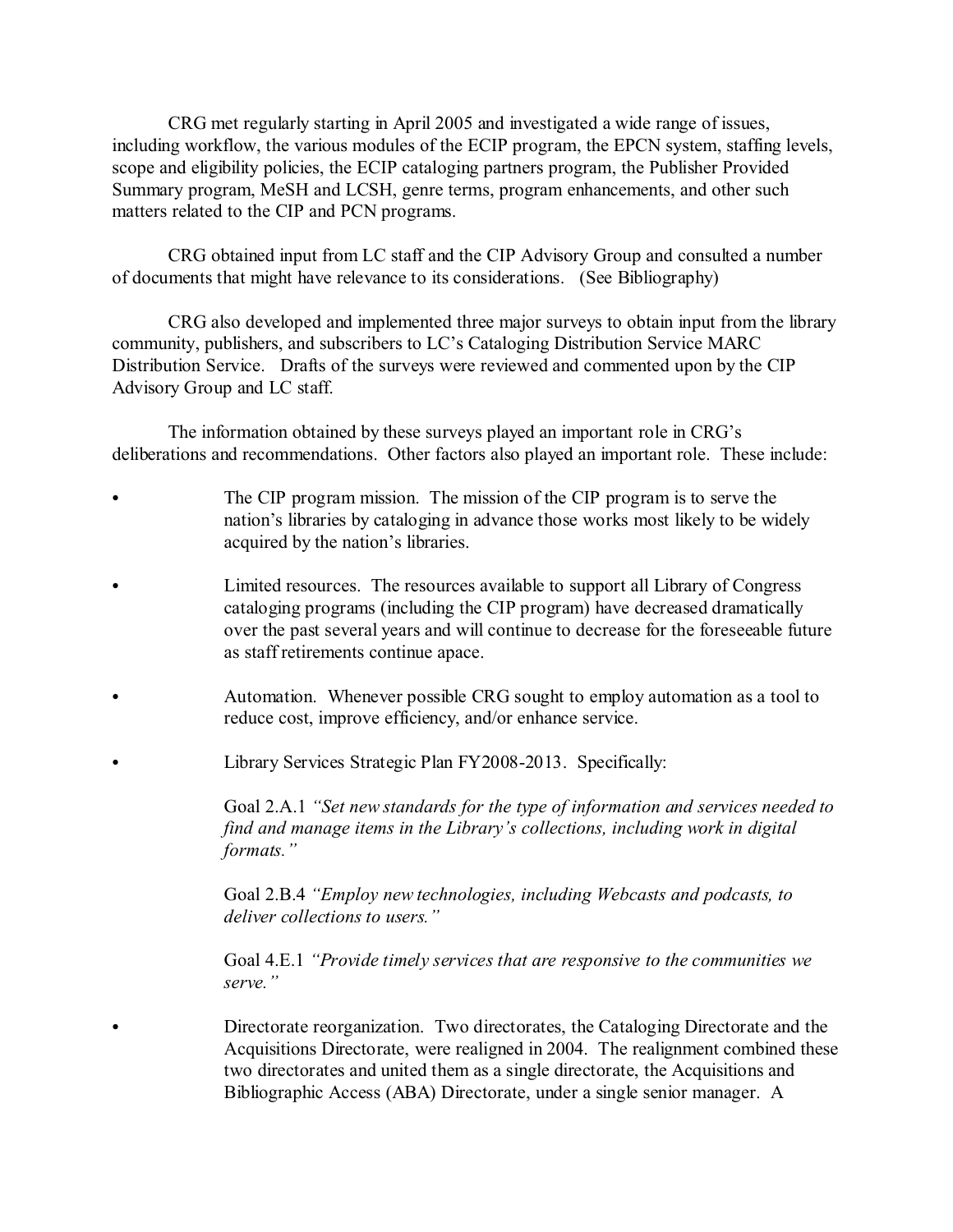reorganization of the divisions within ABA is now being planned which will affect staffing levels, work assignments, workflow, etc.

C Staff experience. Many catalogers, technicians and CIP staff have worked with the CIP program for literally decades and are a source of invaluable knowledge, not only because they perform day-to-day production activities but also because many were involved in development of the procedures and systems that constitute the CIP program. Automation staff that built and maintain the ECIP and EPCN systems were also an important source of information for this study.

The recommendations of this report, therefore, have been shaped not only by the wealth of information provided by the surveys but also by the knowledge and experience of Library of Congress staff as well as the keen awareness that resources are limited and that efficiencies and cost reductions must be obtained wherever possible. These recommendations were also influenced by the optimism implicit in the goals of the Library Services Strategic Plan that challenges Library managers, staff, and partners to provide not only a service that meets a genuine need, but an enhanced service that meets as fully as possible the expectations of libraries, publishers, and readers that look to the Library of Congress for service, support, and leadership.

The body of this report consists of six additional sections:

- \* Background<br>\* Overview of
- Overview of Data: CIP Survey for MARC Customers
- \* Overview of Data: CIP Survey for Libraries<br>Netwight CIP Survey for Publisher
- Overview of Data: CIP Survey for Publishers
- \* Recommendations
- \* Nexus A CIP Strategy for the Future

The Background section provides an overview of the CIP and PCN programs to provide context for the recommendations that follow. The three Overview of Data sections present the data obtained from the three surveys. These include introductory remarks about the data and the manner in which each of the surveys was marketed. The Recommendations section consists of a catalog of recommendations. These recommendations concern a wide range of issues–some focused and specific, some broad policy issues--but all related to the factors (noted in the introduction) that motivate this report. The last section, Nexus - A CIP Strategy for the Future, presents a broad plan for the future of the two programs but especially the future of the CIP program. While the Recommendations section enumerates a number of fixes and improvements, CRG believes that more than a melange of fixes and adjustments is in order to fulfill the requirements of this report. The data obtained in the course of this undertaking has provided ample evidence to CRG that the CIP program plays a critical role in providing Americans with access to the nation's intellectual and creative achievement. Therefore, CRG reviewed the fundamental assumptions upon which the CIP program is built, and recommended a new and expanded vision that CRG believes will enable the CIP program to meet more fully the needs of the library community, while reducing overall costs and more broadly involving the library community for whom it was established, and to whom it belongs.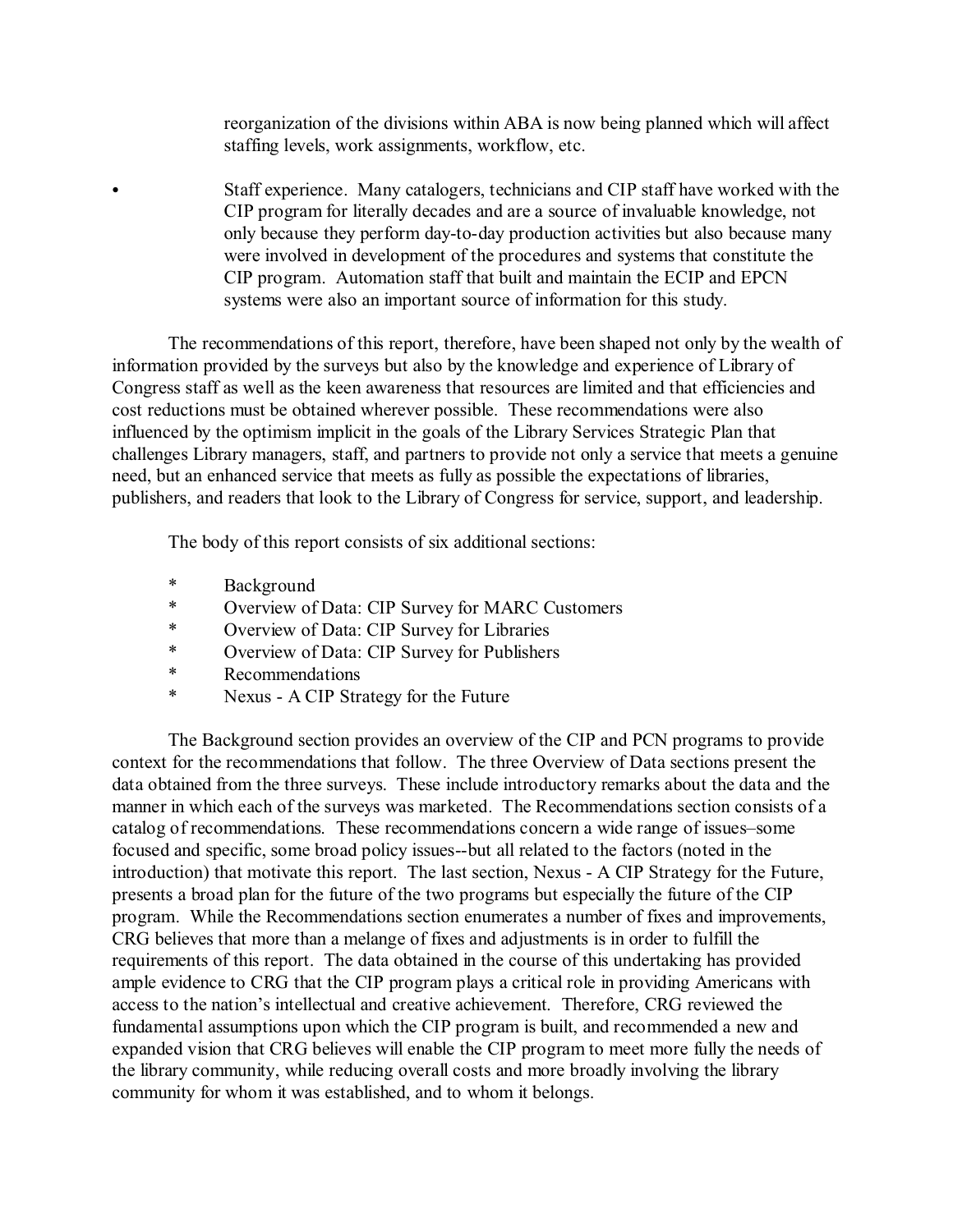# Background

#### **CIP Program Mission.**

The CIP program was established thirty-six years ago to serve the nation's libraries by cataloging, in advance of publication, books widely acquired by the nation's libraries. If the CIP program can catalog these works early in their life cycle and can make the catalog records broadly available, many libraries can benefit. Instead of individual libraries cataloging the same work repeatedly, the work is cataloged once, and literally thousands of libraries -- school libraries in particular -- can use the resulting record and can redirect resources consumed by cataloging these works to other uses.

The catalog records created by the program provide bibliographic control of books in libraries so readers can readily access the books that meet their needs. Because these bibliographic records are also distributed in machine-readable form prior to the book's publication, they also support acquisition, book selection, and book purchasing activities. Many booksellers and large libraries worldwide obtain these records via the Library's MARC Distribution Service and they in turn distribute them in various products and services that alert libraries, book stores, and readers to forthcoming titles. In many instances, these parties place orders for these titles. In this way CIP also serves as a marketing tool for publishers.

CIP cataloging is also used in other ways. Readers and librarians use the CIP data printed in books as a reference tool. The subject access points connect the reader to related subject areas. The classification number (both the Dewey Decimal and Library of Congress classification numbers) indicates the location of the book in hand as well as the location of other books on the same subject. This information is also useful for processing and routing books to appropriate staff when books are first received from the bookseller. And because the book arrives precataloged, it is immediately available to the reader. Little additional processing is required.

The summaries contained in many CIP records also provide a brief and objective statement of the book's content, while also providing additional keyword searching when indexed by local library search engines. The summaries in CIP records for juvenile works are especially valuable for young readers. Many school librarians also use the CIP record to instruct students on how to access information. The CIP catalog record is in many cases the first bibliographic tool that youngsters encounter in an instructional setting.

#### **The CIP Process.**

The publisher submits a CIP data application with the accompanying text of the forthcoming (not yet published) book. CIP Division staff review the application. If it is complete and within scope for the program, an initial bibliographic record is created, a Library of Congress control number is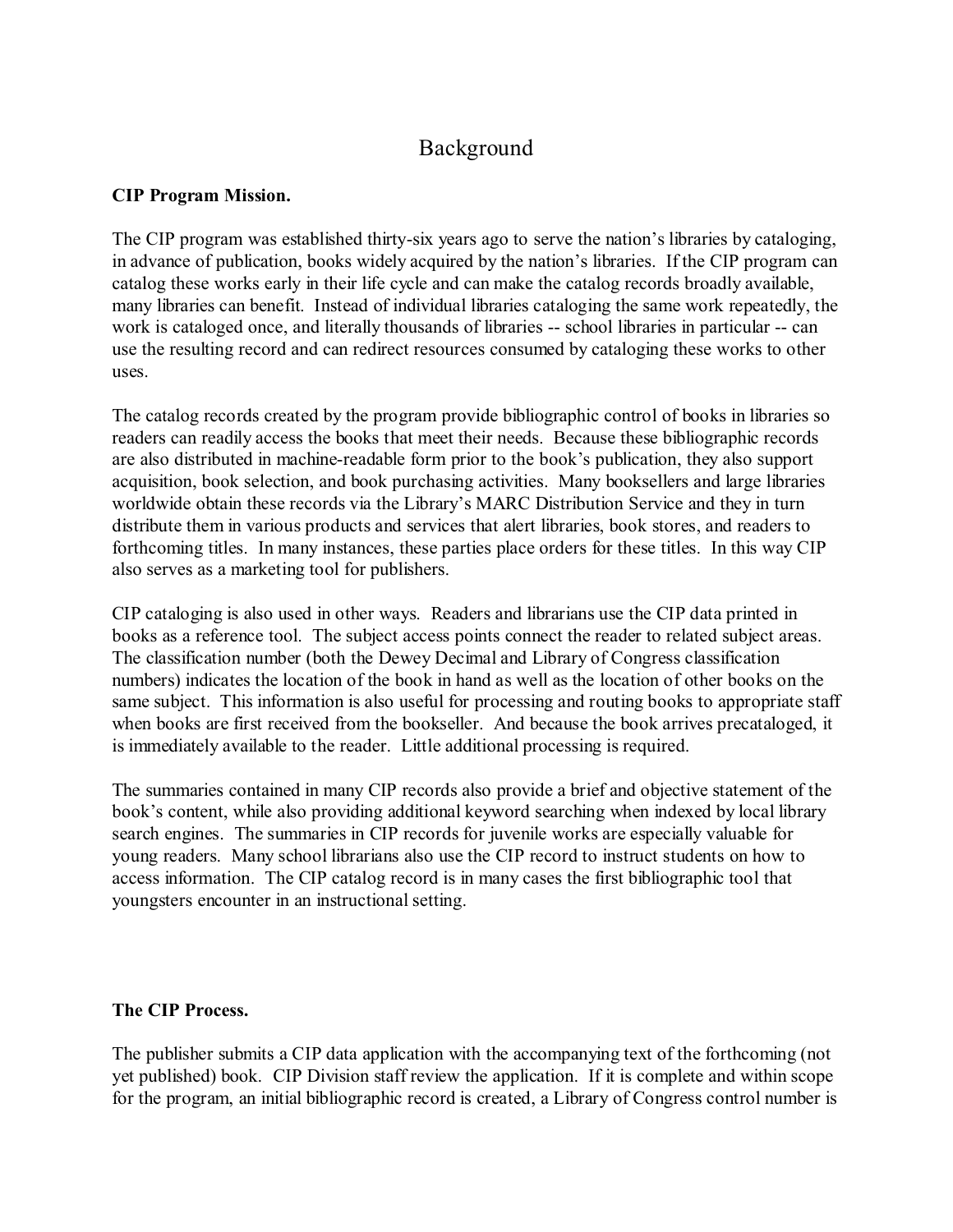assigned, and the work is forwarded to the appropriate cataloging team for descriptive cataloging, name authority work, subject analysis, LC classification, and Dewey Decimal classification. The completed work is returned to the CIP Division and a version of the catalog record (known as CIP data) is prepared and sent to the publisher. The publisher then prints the CIP data on the verso of the title page.

The CIP program strives to complete CIP processing within two weeks of receipt of the CIP application. This tight time frame is essential to the CIP process. Publishers submit applications when the elements of the book's identity (e.g., title, subtitle, and content) are not expected to change. But this circumstance does not usually occur until the book is well advanced in development and the print date established. If the CIP data is to be printed in the book, the CIP process must occur promptly.

If the work is submitted too early, changes will be likely. If too late, the data will not be printed in the book. Publishers can submit change requests prior to the book's publication. To request a change, the publisher completes a change request form, identifying the specific change requested and attaches a new title page and/or copyright page to evidence the change. Minor changes–e.g., ISBN corrections, proposed publication dates, typos--are made by CIP Publisher Liaisons in the CIP Division. Substantive changes that affect cataloging are forwarded to the cataloging teams.

As soon as the book is published, the publisher sends a copy to the CIP Division. Library staff then compare the book-in-hand with the bibliographic record. This process is known as CIP verification. If changes have occurred subsequent to the CIP cataloging process, the record is edited to reflect these changes. The most frequent changes occur to the title page--changes to the title, subtitle, series, author's name or form of the author's name. The imprint information may also be changed at this time--not because the name of the publisher or imprint has in fact changed but, most often, because the name of the imprint or publisher was presented on the accompanying text carelessly or in an abbreviated manner that did not reflect how this information is printed in the book. Pagination and size are always added at this time as this information is not available when the publisher originally requests the CIP data.

The CIP verification process cannot occur until the publisher sends a copy of the book to the Library immediately upon publication. Many publishers do this promptly, some do not, and some do not send the published book at all. Outstanding books must be claimed. This slows down the verification process and consumes staff resources. Because the CIP record is redistributed after verification occurs, many records are not redistributed in a timely manner. This suggests to some libraries that access the initial CIP record that some books are not yet published when in fact they have been.

# **Electronic CIP.**

When the CIP program was first established, it was a paper-based process. That is, the application forms were paper (four carbon leaves with pressure sensitive address labels), the galleys or manuscripts that accompanied the application were paper, and the complete package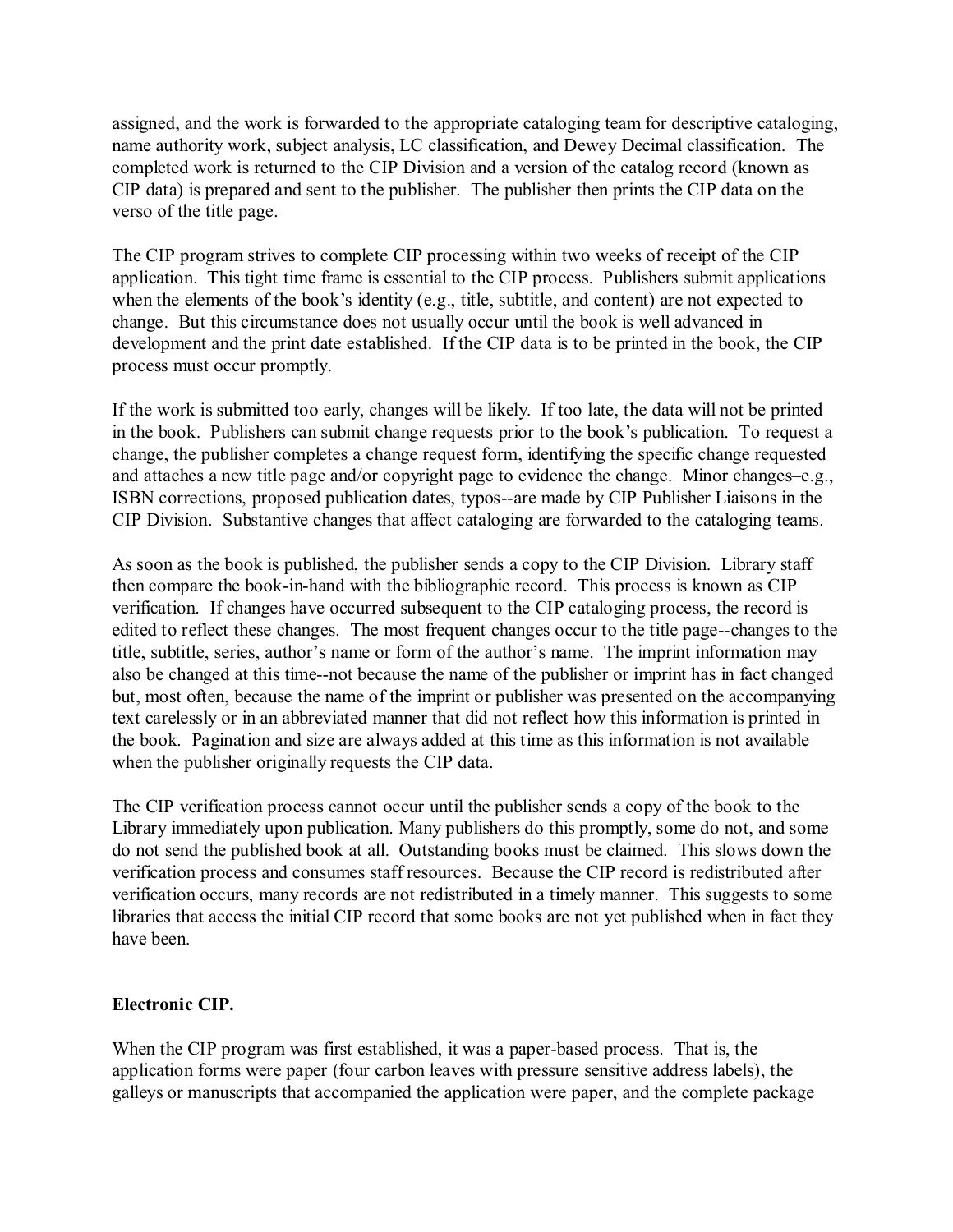was submitted by U.S. Postal Service or, more often, by a commercial carrier such as FedEx or UPS.

In 1999, the Electronic CIP (ECIP) system was implemented. ECIP enabled the publisher to use the Internet to submit applications. The publisher first completed an online Application to Participate form. Upon submission, the form was reviewed by CIP staff. If the publisher was eligible, the publisher was sent an account number and password. This enabled the publisher to access the appropriate form to request CIP cataloging.

The ECIP Data Application form is much like its paper counterpart but includes some additional elements that facilitate processing. The publisher prepares the text file (containing, ideally, the full text, but often only front matter and sample chapters) in ASCII to attach to the application. Before attaching and submitting the file, the publisher adds some basic code to the file such as  $\langle tp \rangle$  to indicate the beginning of the title page and  $\langle tp \rangle$  to indicate the end of the title page.

When the CIP application is received, CIP staff reviews it for completeness and eligibility. They also ensure that the text is coded correctly and accessible. This is done within a module of the ECIP system known as the Traffic Manager.

Acceptable applications are assigned a Library of Congress Control Number and then forwarded to the cataloging team with the appropriate expertise. Another ECIP system module, Text Capture and Electronic Conversion (TCEC), facilitates the descriptive part of the cataloging process. TCEC enables the cataloger to readily copy data elements from the title page, copyright page, table of contents and the application form into a structured catalog record. TCEC also adds some fixed data elements automatically. The subject cataloging and classification work follow. When the cataloging is complete, the application is returned to the CIP Division, and CIP staff then email the completed data to the publisher.

The ECIP system has provided dramatic efficiencies. Postal costs were eliminated. Overall turnaround time has improved significantly. Labor-intensive handling and distribution tasks associated with the paper process were eliminated. Keying was substantially reduced. And all aspects of the program and its workflow are now more tightly controlled. Library staff and publishers can track titles in process.

Of equal importance, the ECIP system has facilitated record enhancement at virtually no cost. The TCEC module enables the cataloger to format the table of contents and move it into a 505 field with relatively little editing. Other automated applications add a link to an 856 field so longer table of contents notes are accessible via the hyperlink when the CIP record appears in an online system.

The ECIP system also led to the development of the Publisher Provided Summary program. Publishers participating in the ECIP program can provide summaries (adhering to CIP criteria) with the CIP Data Application form. Catalogers review these summaries, and if they adhere fully to CIP criteria for summaries (See Appendix B), they add them to the record via the TCEC module. Summaries that do not meet the criteria are deleted. Catalogers do not edit these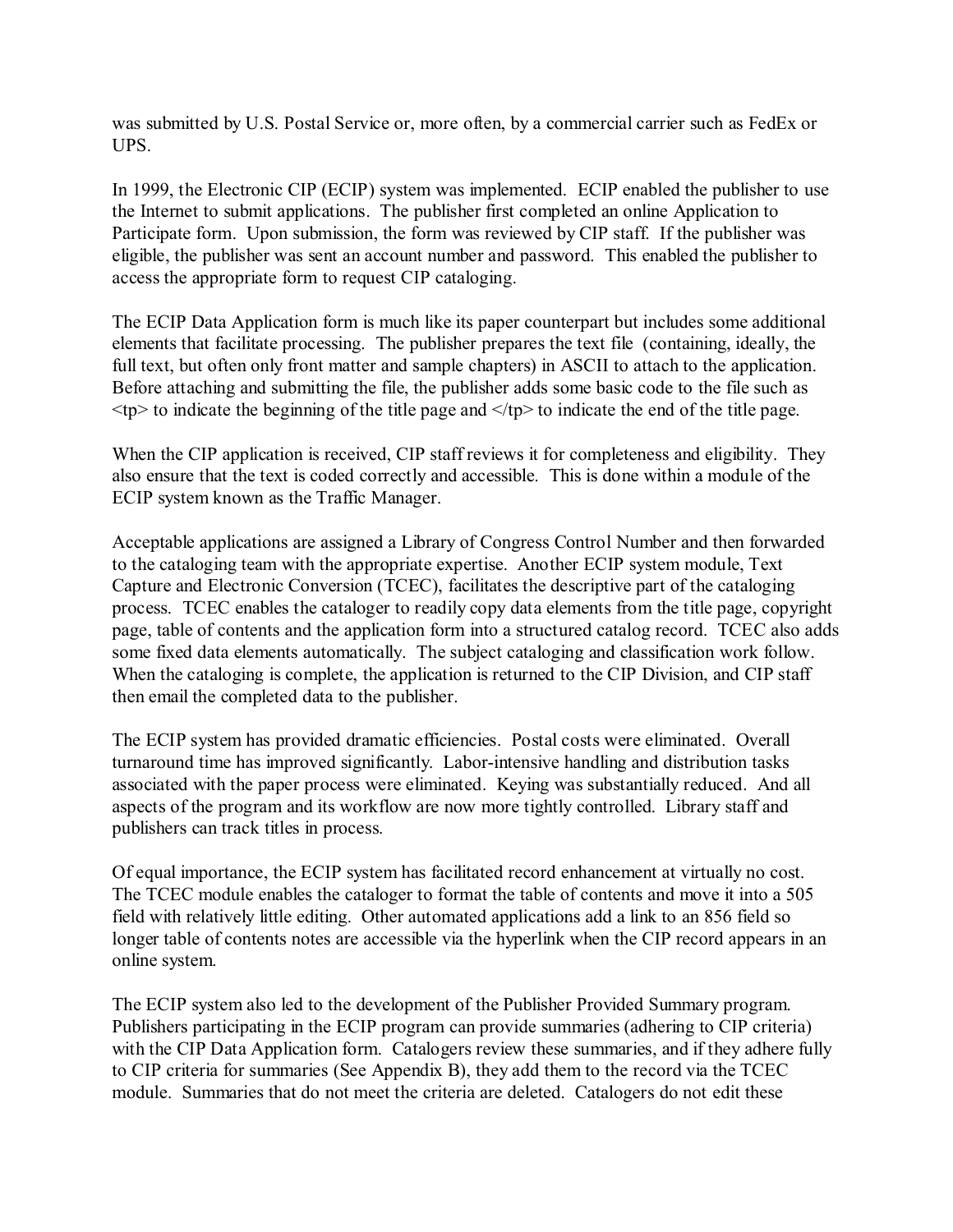summaries and publishers are not permitted to submit changes for these summaries. Publishers strive to apply the guidelines carefully because they know these summaries, when added to the catalog record, not only provide readers fuller information about the content of the work but also greater exposure for the title as the additional vocabulary in the summary is made available on the Internet for keyword searching.

#### **ECIP Partnership Program.**

The ECIP system has also enabled the ECIP Cataloging Partnership program that in turn enables other libraries to assist in the CIP cataloging process. This was not possible earlier because the paper CIPs could not be distributed to other libraries and returned to the Library of Congress in a timely manner. The only exceptions to this were clinical medical titles that could be transported by courier service from Capitol Hill to the nearby National Library of Medicine. NLM has for many years performed complete cataloging for clinical medical CIPs. After NLM completes its cataloging, including assigning MeSH headings, the applications and accompanying records are returned to the Library of Congress where Library of Congress subject headings are added.

The ECIP Cataloging Partnership program emulates and is an extension of the NLM model. With the CIP process performed within an electronic environment, geographic and transportation constraints are no longer a barrier to the participation of other libraries in the CIP process. LC staff therefore identified libraries that share the following characteristics:

(1) the library participates in the Program for Cooperative Cataloging (PCC)–this ensures that the quality of cataloging is consistent with Library of Congress standards;

(2) the library uses the Voyager ILS system (as does the Library)–this would minimize data transfer problems; and

(3) the library is associated with a publisher (a university press related to the same institution as the library)–this would minimize publisher concerns while providing practical and perhaps political advantages for both the library and the publisher.

Cornell University and Northwestern University meet these criteria and have now been ECIP cataloging partners for over a year. The University of Wisconsin will begin shortly. The National Agriculture Library also became a partner within the past year following the NLM mode of operation, i.e., NAL catalogs works defined by subject (namely, works about agriculture) rather than by an affiliated publisher.

# **PCN Program Mission.**

A Library of Congress Control Number (LCCN) is a unique identification number assigned by the Library to the catalog record for each book it catalogs. This practice began in 1895 with the assignment of 98-1 to the collected works of Honoré de Balzac. LCCNs played an important role in facilitating the sale and distribution of catalog card sets to libraries. *Publishers weekly*, *Cumulative book index,* and other book trade serials published them as a service to libraries who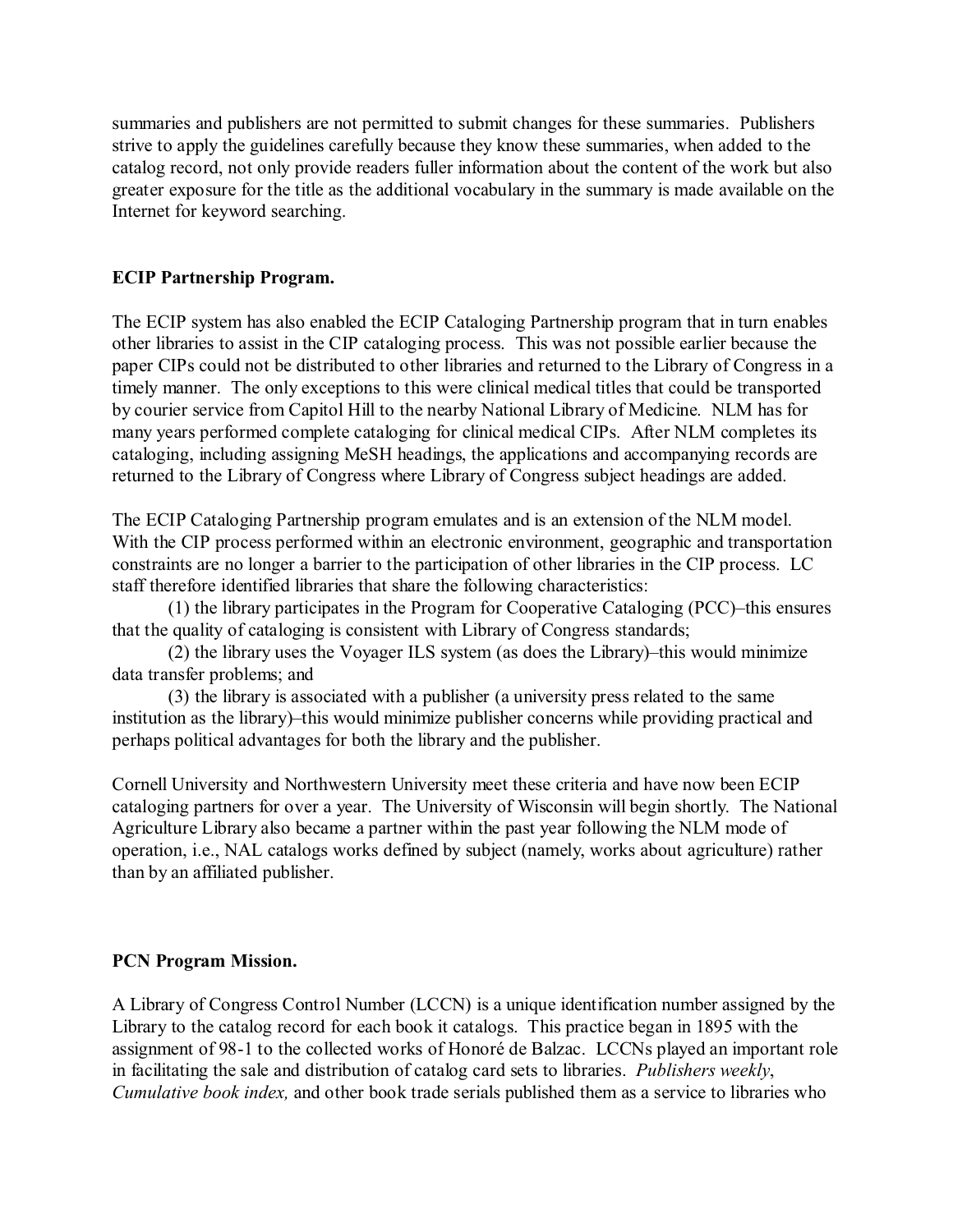in turn used them when completing their card order slips. In 1951, Duell, Sloan and Pearce began to print the LCCN on the verso of the title page. J.P. Lippincott and others followed suit. This initiated the practice of "preassigning" blocks of LCCNs to publishers, a practice that continued into the 1970s when it was gradually replaced by individual preassignment of LCCNs by the Library, as the block approach had led to duplicate assignments.

While the Library no longer provides a card service, the LCCN continues to serve as a unique inventory number of the catalog record. Libraries and book dealers use the LCCN printed in the book to facilitate book processing, copy cataloging, acquisitions and other tasks. The PCN program also provides a valuable source of initial bibliographic records and books for the Library.

# **The PCN Process.**

From the late 1970s until 1997, a publisher obtained an LCCN for a forthcoming book by completing and submitting a single page application form and the corresponding title page to the Library. CIP Division staff reviewed the application for eligibility and completeness and then created an initial bibliographic record. During this process an LCCN was assigned to the record. The number was then sent to the publisher to be printed on the verso of the title page preceded by the legend: Library of Congress Control Number.

Publishers participating in the PCN program are obligated to send a copy of the book to the Library immediately upon publication.

# **The EPCN Program.**

In 1997, the Electronic PCN (EPCN) system was implemented. EPCN enabled publishers to use the Internet to submit applications. The publisher first completed an online Application to Participate form. Upon submission, CIP staff reviewed the form. If the publisher is eligible, the publisher is sent an account number and password. This enables the publisher to access the appropriate form to request LCCNs.

The EPCN program is almost entirely automated. The publisher completes an application form that includes basic information about the book's identity (title, author, place of publication, date, etc.). Library staff review the submitted application for eligibility, accuracy, and completeness and with a few clicks of the mouse, an LCCN is assigned and the information provided by the publisher is converted to a MARC record complete with appropriate punctuation, delimiters, and codes. The assigned LCCN is then emailed to the publisher.

# **Selection & Recommending.**

Selection Librarians have traditionally worked closely with the CIP Division because it is a logical and convenient place, early in the work stream, to review new book receipts. Publishers participating in the CIP and PCN programs send to the CIP Division books to meet CIP and PCN program requirements. The Copyright Office sends all English language works to the CIP Division because CIP staff provide initial searching and processing services for these new receipts.